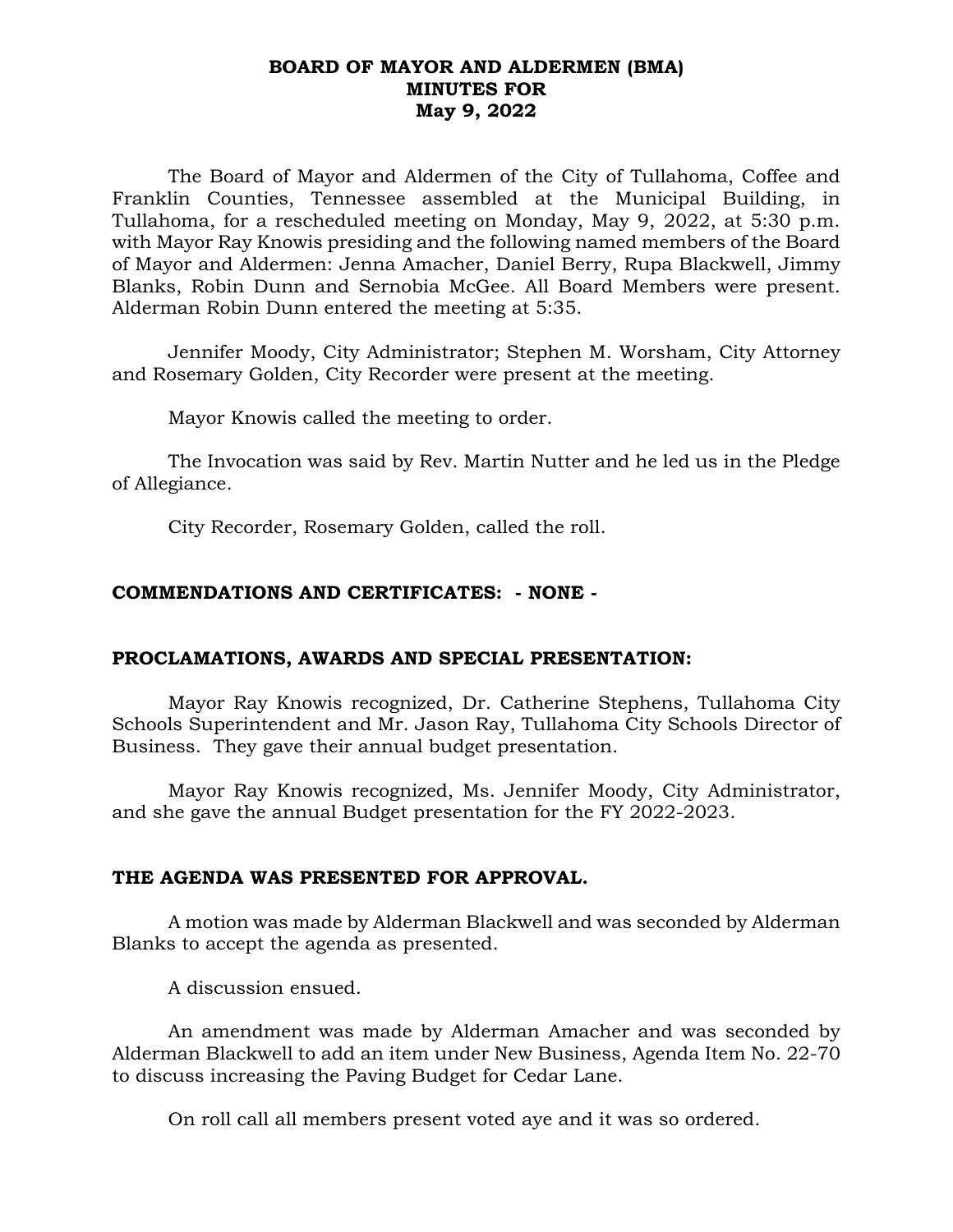An amendment was made by Alderman Amacher to remove an agenda item from tonight's meeting and post-pond the item for future consideration, the item was: Resolution No. 1898 – a Resolution adopting a spending plan for American Rescue Plan Act Funds for the fiscal years 2022 through 2026 for the City of Tullahoma, Tennessee. This amendment failed for a lack of a second.

The Mayor then called the original motion to accept the agenda as presented with the amendment.

On roll call all members present voted as follows:

Aye(s): Berry, Blackwell, Blanks, Dunn, Knowis, McGee Nay(s): Amacher

The results being six (6) Ayes and one (1) Nay(s); the motion passed and was so ordered.

# **COMMENTS FROM CITIZENS: - NONE -**

# **REPORTS FROM THE MEMBERS OF THE BOARD OF MAYOR AND ALDERMEN**

**ALDERMAN BLACKWELL -** Ms. Blackwell thanked the Tullahoma City Schools Superintendent, Dr. Catherine Stephens, for their budget presentation tonight. Alderman Blackwell said the Downtown Council is working on a request for proposals (RFP) for the landscaping project around the downtown area.

**ALDERMAN DUNN** - Ms. Dunn said she had no report.

**ALDERMAN AMACHER -** Ms. Amacher said the Tourism Council is still looking for another Board member. She stated the Coffee County Consolidated Communications Commission Board said they are still having a few issues with their phone system.

**ALDERMAN BERRY** - Mr. Berry stated he missed a Sports Council Board meeting but he did attend a South Jackson Civic Center Birthday Bash fund raising celebration. Alderman Berry said at the Tullahoma Area Economic Development Corporation meeting they finalized the Payment in Lieu of Taxes (P.I.L.O.T.) program for a local apartment complex, they will be investing over \$16 million.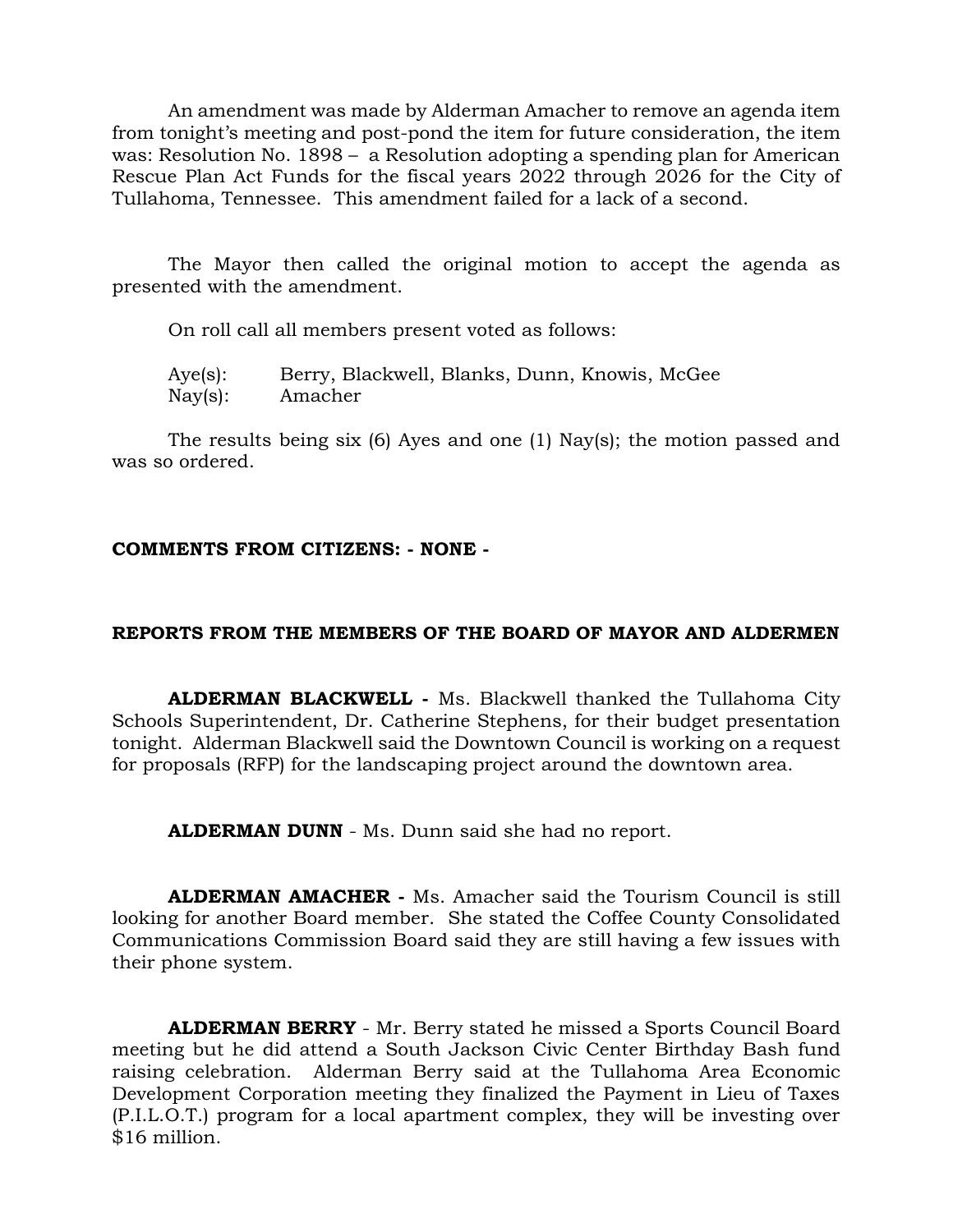**ALDERMAN MCGEE** - Ms. McGee said both of her assigned agencies (the Coffee County Industrial Development Board and the Tullahoma Housing Authority) will hold meetings next week.

**MAYOR PRO TEM BLANKS -** Dr. Blanks said congratulations to all upcoming graduates. He stated the Tullahoma High School seniors will be having their "Project Graduation" night next week. He said, "Shop Tullahoma".

**MAYOR RAY KNOWIS -** Mr. Knowis stated this Saturday, May 14 there is a "clean-up" day, it starts at 8:00am at the Public Works Department. He thanked the Recreation Department for putting on the Soap Box Derby this past Saturday. The City celebrated National Arbor Day on April 29, 2022, by naming the state's largest Oak Tree. Mayor Knowis attended the annual City employee service award luncheon. He attended a 2040 Comp. Plan Steering Committee meeting. Mayor Knowis explained the process that was followed for the City Administrator's (Ms. Jennifer Moody's) employee evaluation. He then handed out a sealed envelope to each of the aldermen.

**CITY ATTORNEY -** Mr. Stephen M. Worsham stated he had no report.

**CITY ADMINISTRATOR –** Ms. Jennifer Moody reported the Wright Paving Company stated they would start the spring paving this week. Ms. Moody stated that last week, Police Chief Williams and herself met with Ms. Joyce Prusak, the executive director of the Coffee County Children's Advocacy Center.

#### **CONSENT AGENDA:**

**ITEM NO. 22-65 – MINUTES OF THE APRIL 25, 2022, REGULAR MEETING AND PUBLIC HEARING.**

**ITEM NO. 22-66 – APPROVE THE ANNUAL TDOT MAINTENANCE CONTRACT.**

**ITEM NO. 22-67 – SET A PUBLIC HEARING AND FIRST READING FOR MAY 23, 2022, ON A REQUEST TO REZONE A PARCEL IN THE 200 BLOCK OF LEDFORD MILL ROAD FROM GENERAL COMMERCIAL DISTRICT (C-2) TO HIGH DENSITY RESIDENTIAL DISTRICT (R-3).**

**ITEM NO. 22-68 – SET A PUBLIC HEARING FOR MAY 23, 2022, ON A REQUEST FOR ANNEXATION AND PLAN OF SERVICE FOR 95 OVOCA LAKE ROAD.**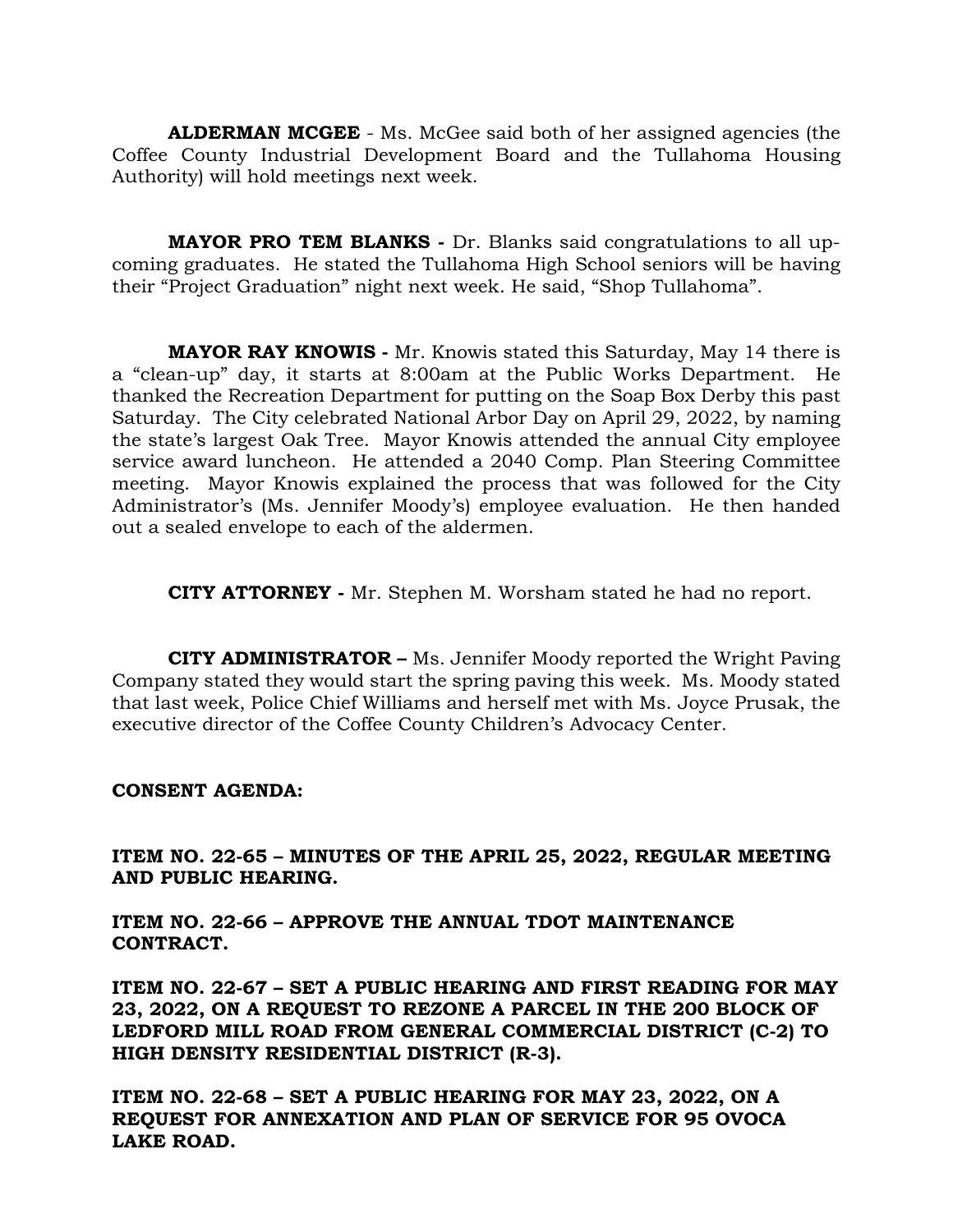Mayor Ray Knowis read the captions for the items on the Consent Agenda.

A motion was made by Alderman Blackwell and seconded by Alderman McGee to approve the items listed above on the consent agenda.

On roll call all members present voted aye and it was so ordered.

### **UNFINISHED BUSINESS:**

**ORDINANCE NO. 1575 – AN ORDINANCE TO AMEND THE ZONING ORDINANCE OF THE CITY OF TULLAHOMA, TENNESSEE, WHICH IS ORDINANCE NO. 1392, BY AMENDING ARTICLE V GENERAL PROVISIONS – SECTION 505 LANDSCAPING REQUIREMENTS,** on the second and final reading.

Mayor Ray Knowis read the caption for Ordinance No. 1575 and stated the backup information can be found in tonight's agenda packet starting on page 31.

A motion was made by Alderman Blackwell and was seconded by Alderman Blanks to adopt Ordinance No. 1575 as presented in the agenda on the second and final reading.

An Amendment was made by Alderman Amacher and it was seconded by Alderman Berry to add the words, " or current concrete, asphalt, or paving" to the last paragraph of the Exhibit A, on page 38 of the agenda, under section 8. Street Trees.

A discussion ensued.

City Administrator, Ms. Jennifer Moody, recognized Ms. Mary Samaniego, Senior Planner, for questions from the Board of Mayor and Aldermen.

On roll call all members voted as follows:

| $Aye(s)$ :        | Amacher, Berry, Blanks, Knowis, McGee |  |  |
|-------------------|---------------------------------------|--|--|
| $\text{Nay}(s)$ : | Blackwell, Dunn                       |  |  |

The results being five (5) Ayes and two (2) Nay(s), the motion passed and was so ordered.

The Mayor then called the original motion as amended for a vote.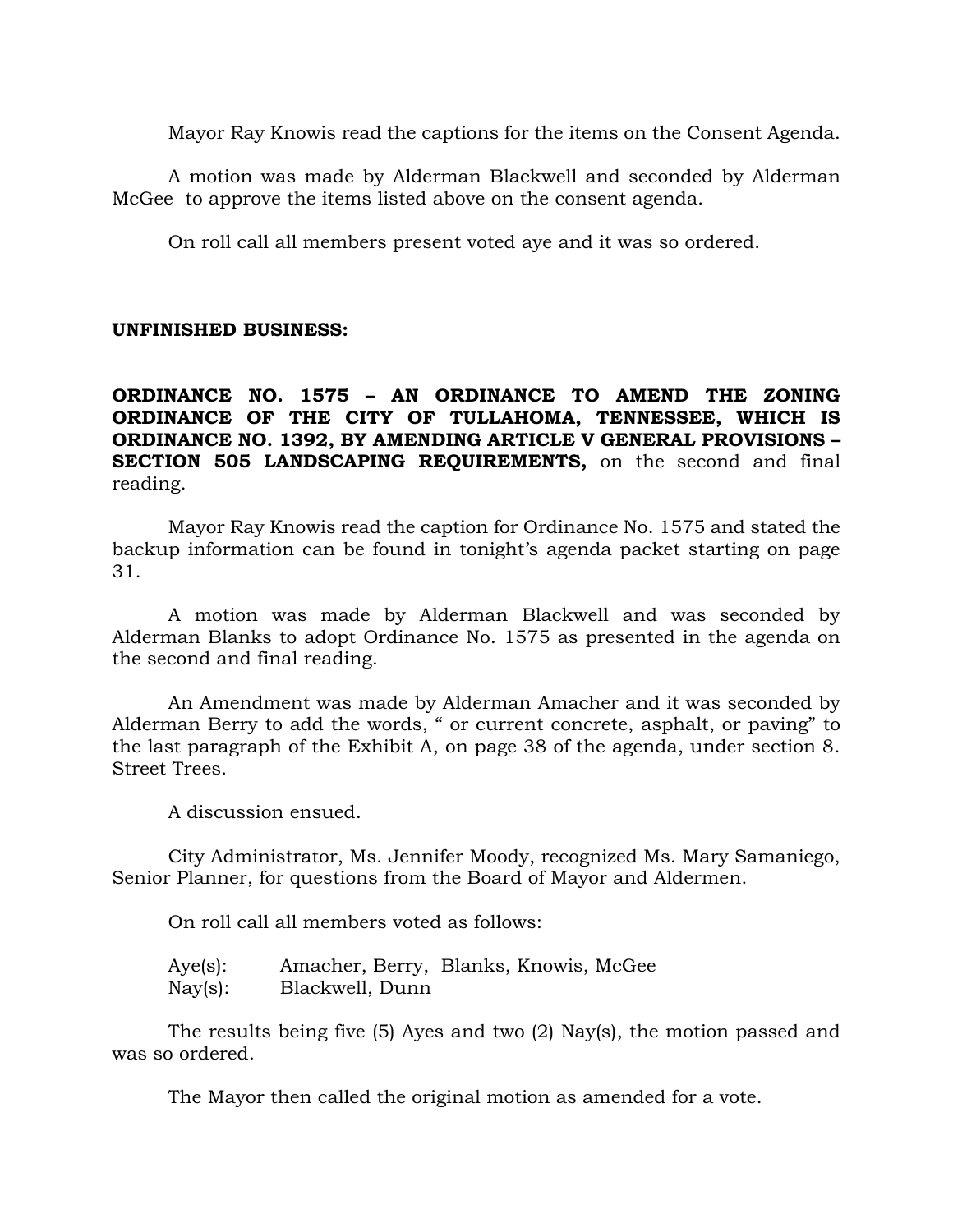On roll call all members voted as follows:

Aye(s): Berry, Blackwell, Blanks, Dunn, Knowis, McGee, Nay(s): Amacher

The results being six (6) Ayes and one (1) Nay(s); passed and was so ordered.

### **NEW BUSINESS:**

### **ITEM NO. 22- 69– ACCEPT AND ADOPT BY-LAWS FOR THE ARTS COUNCIL TULLAHOMA AS PRESENTED BY THE MEMBERS OF THE ARTS COUNCIL OF TULLAHOMA.**

Mayor Ray Knowis read the caption for Agenda Item No. 22-69 and stated the background information can be found starting on page 40 of tonight's agenda packet.

A motion was made by Alderman Blanks and was seconded by Alderman Berry to accept and adopt the by Laws for the Art's Council as presented in the agenda.

On roll call all members present voted aye and it was so ordered.

# **RESOLUTION NO. 1898 – A RESOLUTION ADOPTING A SPENDING PLAN FOR AMERICAN RESCUE PLAN ACT FUNDS FOR THE FISCAL YEARS 2022 THROUGH 2026 FOR THE CITY OF TULLAHOMA, TENNESSEE**.

Mayor Ray Knowis read the caption for Resolution No. 1898 and stated the backup information can be found in tonight's agenda packet starting on page 46.

A motion was made by Alderman Blanks and was seconded by Alderman Blackwell to approve Resolution No. 1898.

City Administrator, Ms. Jennifer Moody, gave more detailed information.

An amendment was made by Alderman Berry and was seconded by Alderman Amacher to delete item number 2a, the Street Sweeper in the amount of \$300,00, from the list in Exhibit A, on page 47 of the agenda.

A discussion ensued.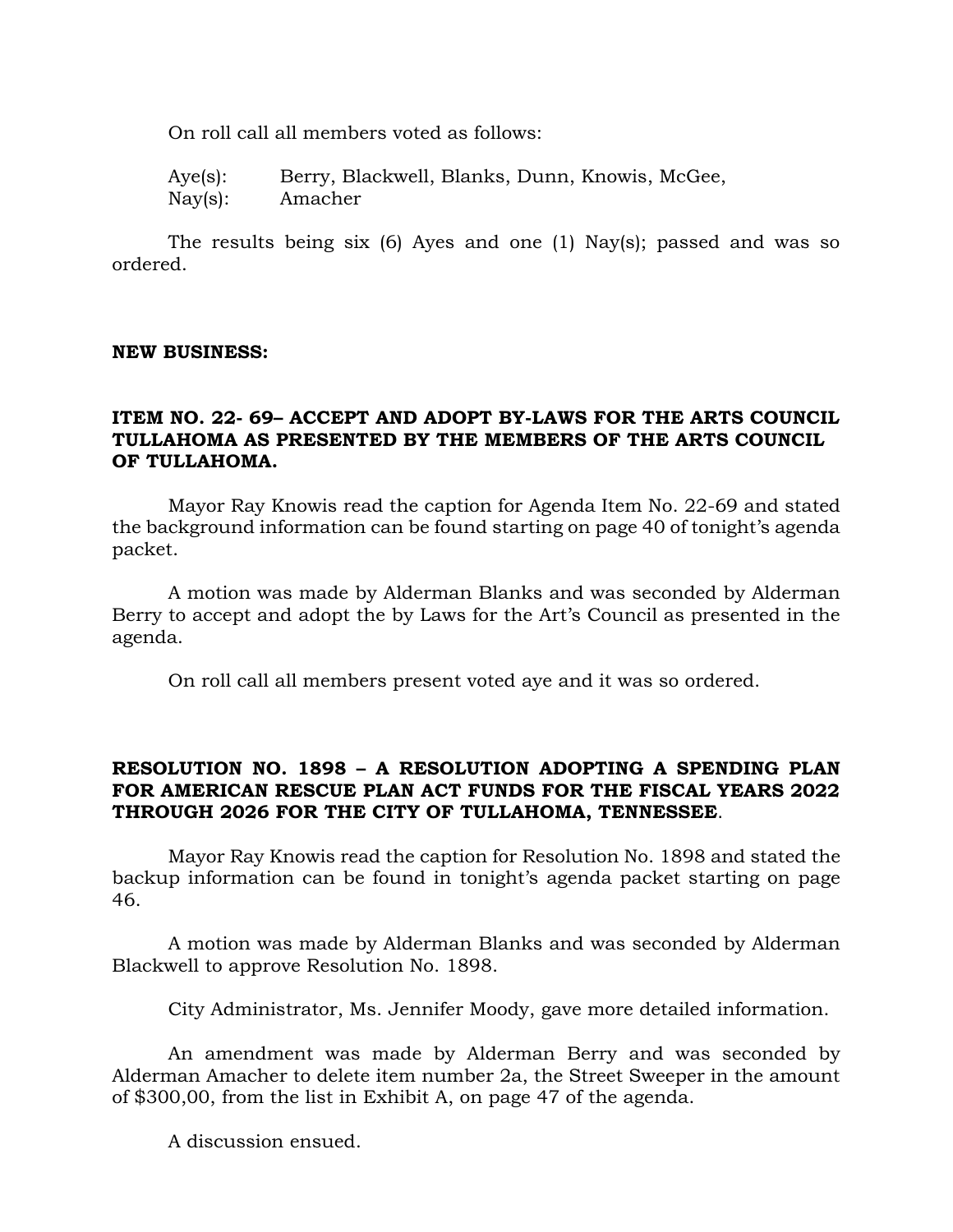On roll call all members voted as follows:

Aye(s): Amacher, Berry, McGee Nay(s): Blackwell, Blanks, Dunn, Knowis

The results being three (3) Aye(s) and four (4) Nay(s), the motion failed. (thus, the street sweeper stays in the project list)

Another amendment was made by Alderman Berry and was seconded by Alderman Amacher to delete item number 9, the New Residential Garbage Truck (for a new route) in the amount of \$350,00, from the list in Exhibit A, on page 47 of the agenda.

A discussion ensued.

On roll call all members voted as follows:

Aye(s): Amacher, Berry Nay(s): Blackwell, Blanks, Dunn, Knowis, McGee

The results being two (2) Aye(s) and five (5) Nay(s), the motion failed. (thus, the Garbage Truck stays in the project list)

Another amendment was made by Alderman Amacher to delete item number 4, Sidewalks and Greenway Improvements in the amount of \$535,000, from the list in Exhibit A, on page 47 of the agenda. Her amendment failed for a lack of a second.

The original motion was called for a vote.

On roll call all members voted as follows:

Aye(s): Berry, Blackwell, Blanks, Dunn, Knowis, McGee, Nay(s): Amacher

The results being six (6) Ayes and one (1) Nay(s); the motion passed and was so ordered.

# **RESOLUTION NO. 1899 – A RESOLUTION NAMING THE GREENWAY ALONG ROCK CREEK IN HONOR OF FORMER MAYOR AND FIRST LADY, LANE AND EVELYN CURLEE, IN RECOGNITION OF THEIR DISTINGUISHED YEARS OF SERVICE TO TULLAHOMA**.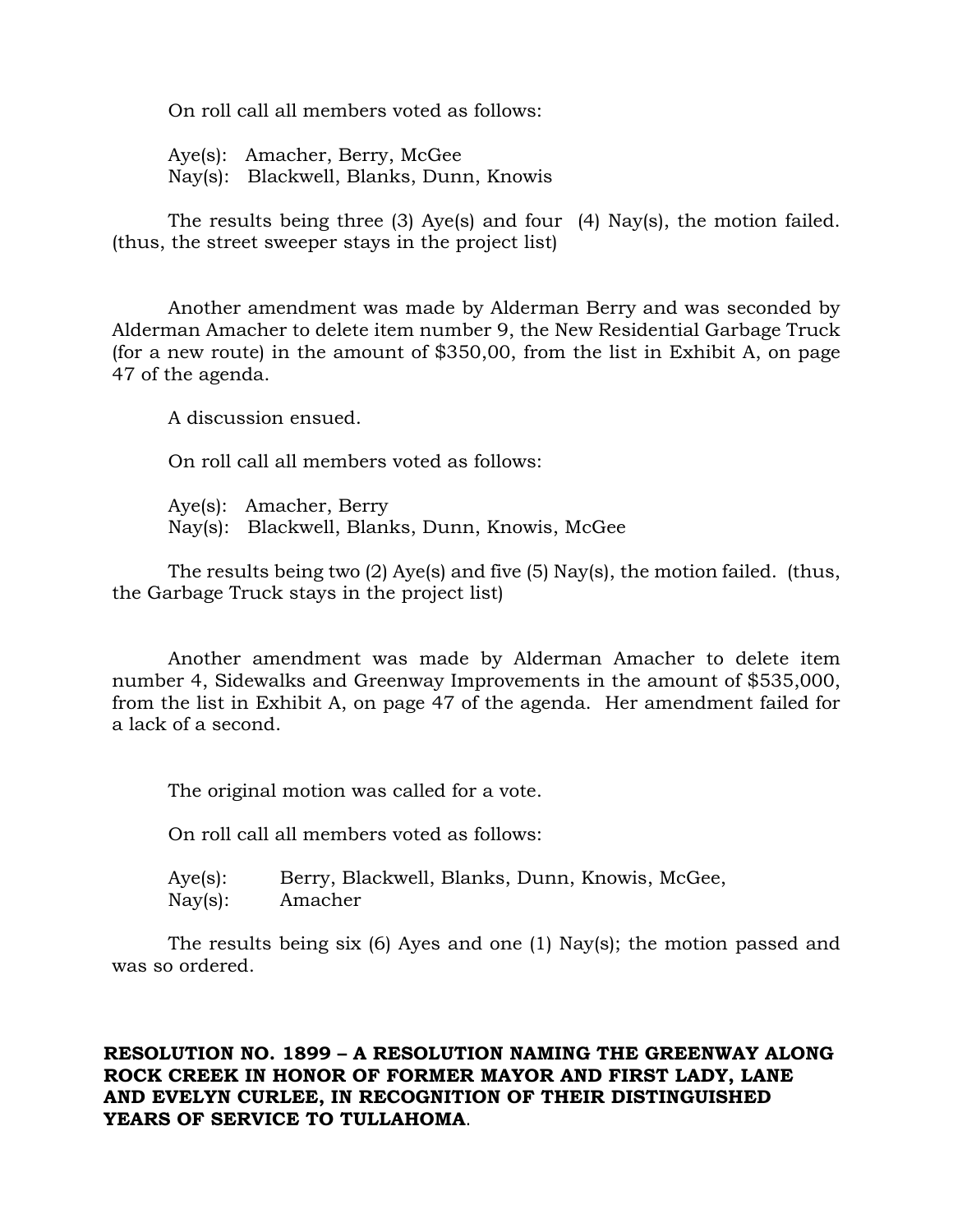Mayor Ray Knowis read the caption for Resolution No. 1899.

A motion was made by Alderman Blanks and was seconded by Alderman Dunn to approve Resolution No. 1899.

Alderman Blanks read the Resolution.

On roll call all members present voted aye and it was so ordered.

# **RESOLUTION NO. 1900 – A RESOLUTION TO SUPPORT A CDBG CHILD CARE EXPANSION GRANT PROGRAM.**

Mayor Ray Knowis read the caption for Resolution No. 1900 and said the whole resolution could be found starting on page 50 of the agenda.

A motion was made by Alderman Berry and was seconded by Alderman Blanks to approve Resolution No. 1900.

Alderman Rupa Blackwell said she was going to abstain from voting because she sits on a Board for a childcare organization in Tullahoma

Alderman Sernobia McGee said she was going to abstain from voting because she sits on a Board for a childcare organization in Tullahoma

On roll call all members present voted as follows:

Aye(s): Amacher, Berry, Blanks, Dunn, Knowis Nay(s): Abstained: Blackwell, McGee

The results being five (5) Ayes and zero (0) Nay(s) and two (2) abstained; the motion passed and was so ordered.

#### **ITEM NO. 22-70 – INCREASE PAVING BUDGET FOR CEDAR LANE**

Mayor Ray Knowis read the caption for Agenda Item No. 22-70 and stated this item was added to the agenda earlier tonight.

A motion was made by Alderman Berry and was seconded by Alderman McGee to approve Agenda Item No. 22-70.

Ms. Jennifer Moody, City Administrator, gave the background information and she recognized Mr. Robert "Butch" Taylor from the Public Works Department for any further questions.